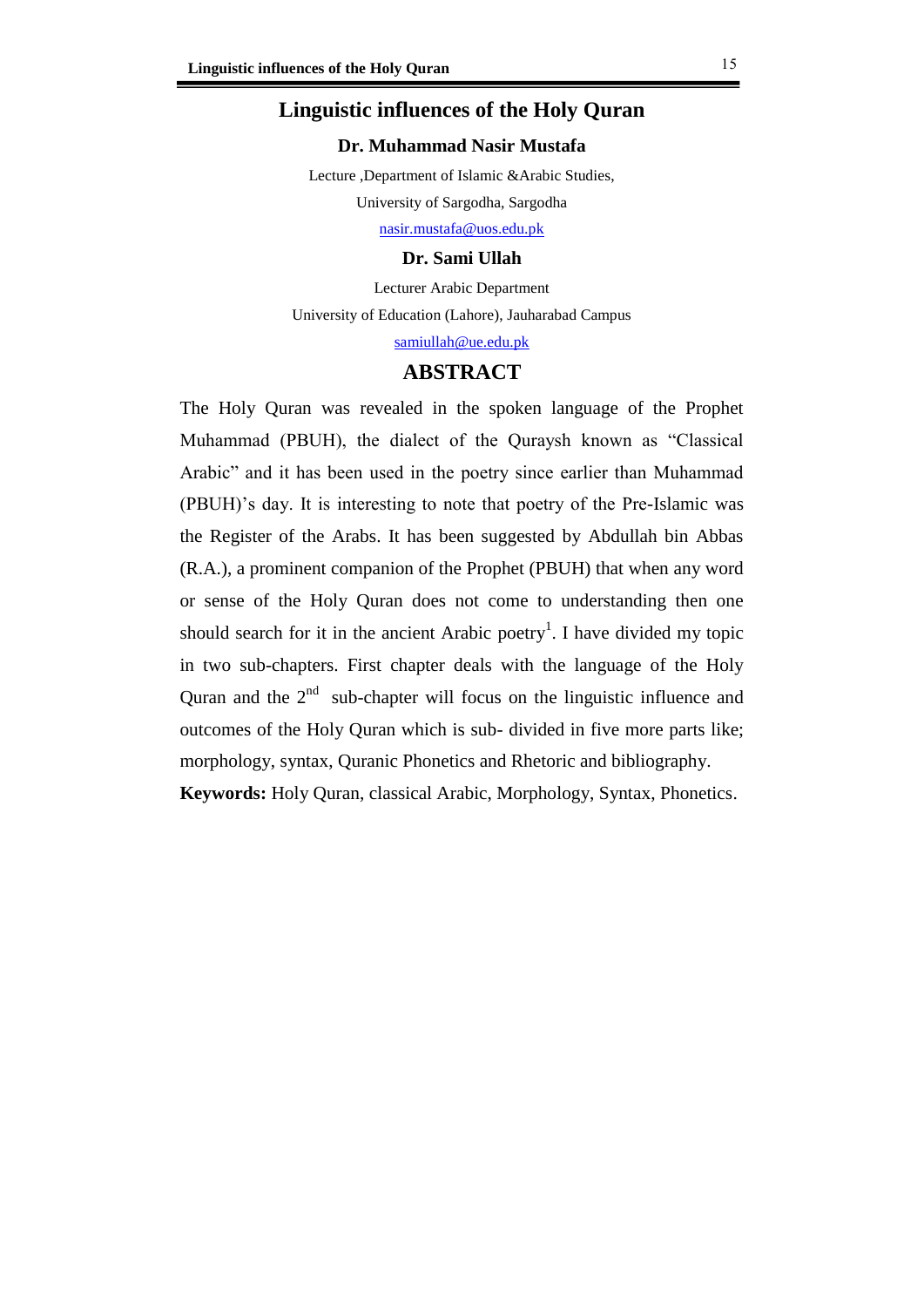#### **1-Language of the Holy Quran**

In the context of the language of al-Quran, it is very well known that the text of the Holy Quran has contained the highest form of rhetorical achievements as it has been observed from the verses of the Holy Quran that the revelation of the Quran was in ''Clear Arabic Speech''<sup>2</sup> ( لسان عربي

مبني(. The Holy Quran says:

 $^{\left( 3\right) }$ إِنَّا جَعَلْنَاهُ قُرْآنًا عَرَبِيًّا لَعَلَّكُمْ تَعْقِلُونَ $^{\left( 7\right) }$ ِ .<br>. َ َ ً ي<br>يا َ ر<br>أ ِ ْ َ

"We have revealed this Quran in the Arabic language so you may have understand its meanings<sup>"4</sup>

And

" بِلِسَانٍ عَرَبِيٍّ مُبِينٍ<sup>"5</sup> ب َ َ  $\ddot{\phantom{0}}$ ِ با

"In a plain Arabic language"<sup>6</sup>.

Encyclopedia of Islam suggests that Arabic in the expression "Clear Arabic speech" refers to the "arabiyya", the literary language of the Bedouins<sup>7</sup>. So, we can say that the language of the Holy Quran is, undoubtedly pure classical Arabic. It is generally agreed that during the Prophet (PBUH)'s life time; the language of poetry was not the spoken language of the poets or the dialect of any tribe, but a literary language that was understood by all the tribes.

Foreign vocabularies came into Arabic through the ancient Arab contacts with other languages in foreign travel and commercial affairs, but they had been thoroughly Arabicized by the time of the Prophet (PBUH). While Arabism was continuing, about one thousand foreign vocabularies were added to Arabic language and in this context; the Pagan Arab had a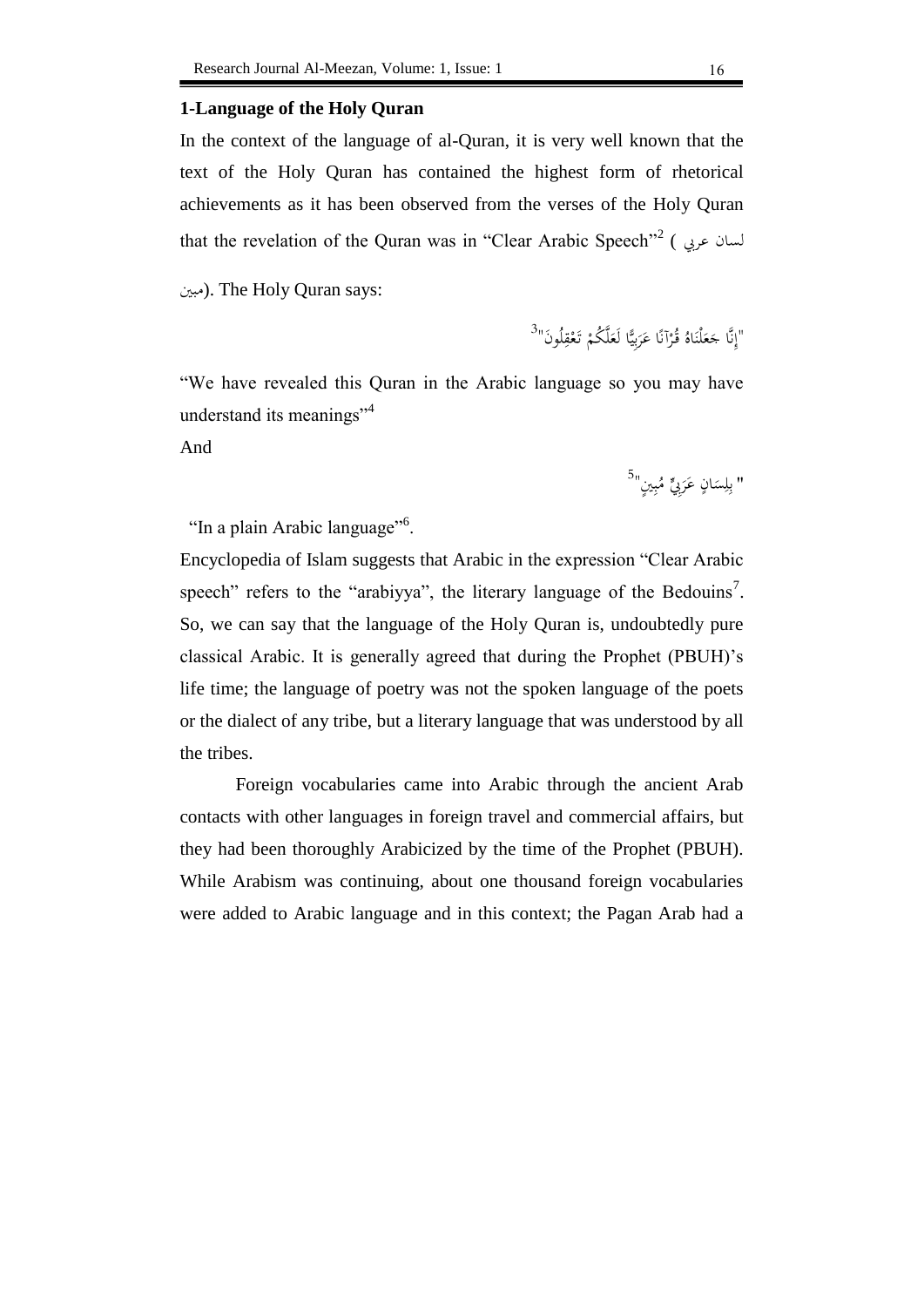great deal contribution to Arabicize foreign words from other languages like Persian, Sanskrit, Ethiopian, Roman, Greek, Hindi etc.

It has been further informed that about 275 words, other than proper names that have been included in Arabic from foreign languages, but Prof. Ahmed Hassan Zayyat referred to this context that more than one hundred non-Arabic words came in the Quran from Persian, Roman, Nabataea, Abyssinian, Hebrew, Syrian, and Coptic languages. It is worth mentioning that the Arabs adopted innumerable foreign words and formed them with the measure and mode of Arabic expressions, which resulted in the appearance of foreign loan words in the Arabic vocabularies.**<sup>8</sup>**

### **2-Linguistic Influence and Outcomes of the Quran**

The holy Quran, as a book of law and the main source of Islam was necessary to learn by the new converts belonged to foreign extraction or non-Arabs. Prof. Huart says: "The interpretation of the Quran and the necessity for explaining the difficulties of its text, gave rise to inquiries ultimately continued for the sake of their intrinsic interest, and which resulted in the final organization of the lexicography of the language, and the restoration of its ancient literary monuments."<sup>9</sup>

It is known that the Arabs boasted and delighted of their noble language and they gave equally importance to their religious beliefs to take final measure for having the correct pronunciation and interpretation of the Arabic Quran which led them to formulate the rules of Arabic Grammar. We learn from 'The Concise Encyclopedia of Islam' that: "It was Ali(R.A) who firstly laid down the rules of formal Arabic grammar, notably describing language as made up nouns verbs, and particles."<sup>10</sup> While the ecological atmosphere of Arabic language made him bound to have the foundation of Arabic grammar, 'Ali (R.A) directed his pupil Abu al Aswad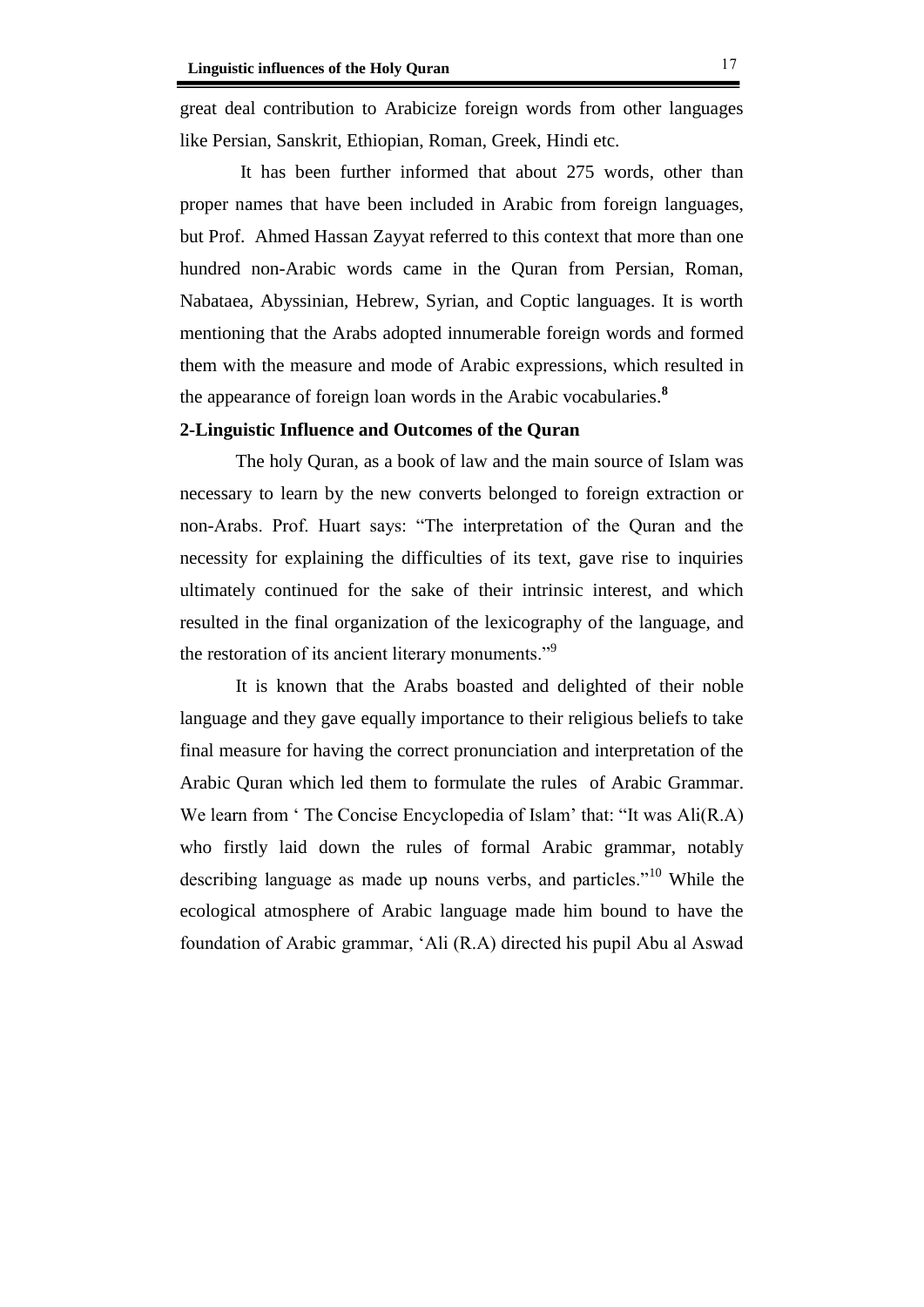al-Duali to prepare a grammar book. In addition to this, once he heard a man to recite the following passage out of the Quran:

> "أَنَّ اللَّهَ بَرِيءٌ مِنَ الْمُشْرِكِينَ<sup>لا</sup> وَرَسُولُهُ"<sup>11</sup> َ .<br>أ ب َ ∕' َ َ

"…that Allah and His Rasool do hereby dissolve treaty obligations with the mushrikin"<sup>12</sup>

But the reader pronounced the last word as rasulihi. Then he returned it' Ziyad and informed him to carry out his earlier order for preparing a manual of Arabic Grammar.<sup>13</sup>

Under such circumstances, Abu'l-Aswad did it successfully which was the first work of some pages on Syntax (nahw) but it did not survive. Thereafter two other grammatical books namely Al-Jami and AL- Ikmal were compiled by 'Isa bin Umar Al-Thaqafi' of Arab who had learnt grammar from a number of Al-Duali's pupils' pupils. It is known that these two books were lost, but later on, merged in other grammatical works undertaken by the pupils of 'Isa bin Umar', one of whom was the celebrated scholar of Basra Al-Khalil bin Ahmad who was the first to compile an Arabic dictionary entitled,"Kitab ul Ain"(كتاب العين). It is well known that the first systematic text book on Arabic grammar was compiled by his Persian pupil, Sibawayh $(\omega_{\mu\nu})$  under the title of Al-kitab (The Book). Then Al-Mubarrad compiled a book named Al-kamil(الكامل) which was a complete study on Arabic grammar.

It has been observed that Al-Khalil was the first man who systematized the lexicography of the Arabic language and literature. The name of Ibn Durayd also appears as a distinguished Philologist who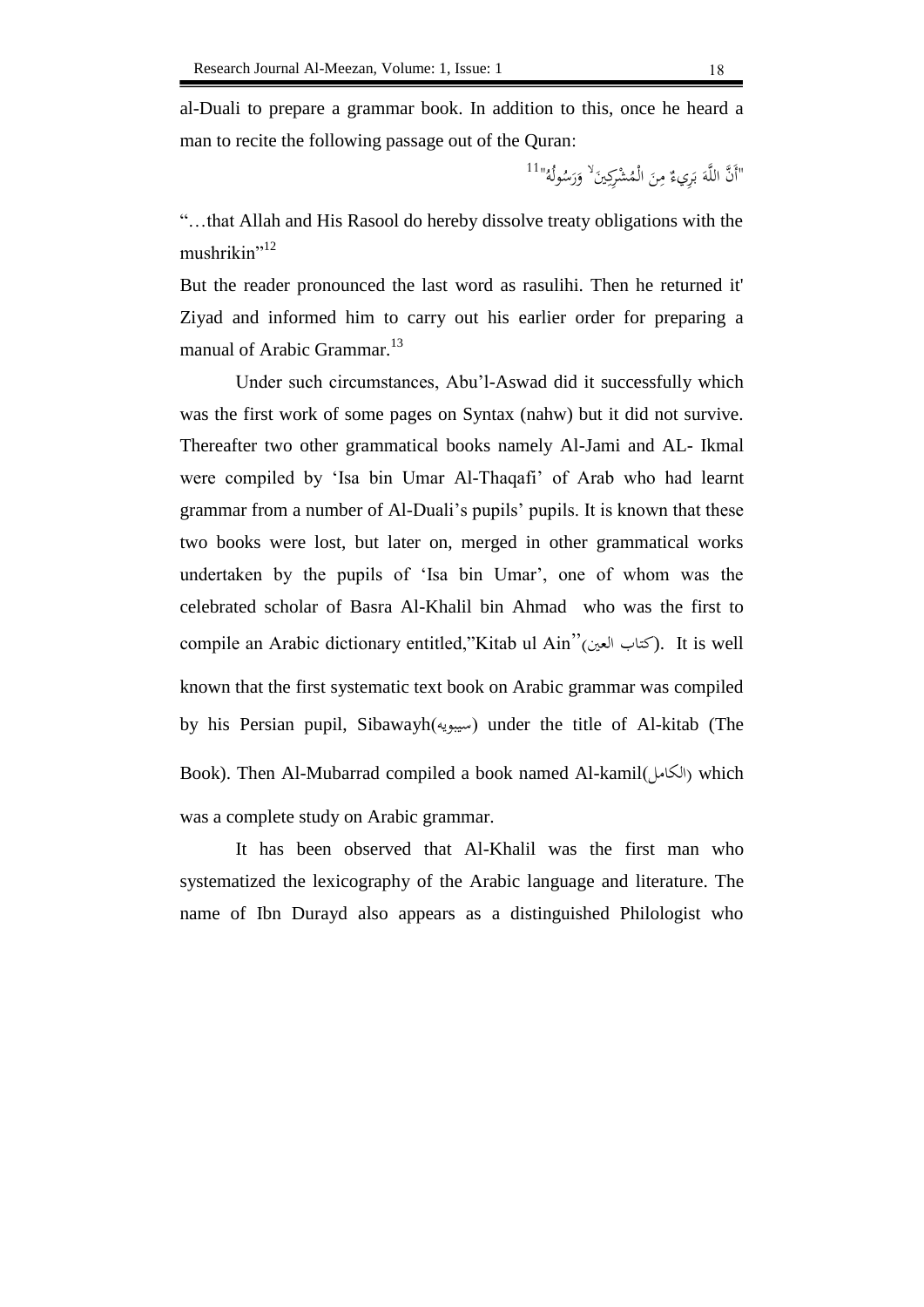flourished under the Caliph, Muqtadir. He compiled a voluminous lexicography entiled : "Jamhara fil lugha"(جمهرة فى اللغة) $^{14}$ 

Abu Amar al-Shaybani was bom at Kufa, but brought up and educated at Baghdad, who had a great reputation in poetry, literature and philology. He compiled a work on philology entitled: " Diwan ul sher wal lugha" ( ديوان الشعرواللغة(and his later compilation named: "Kitab ul Jeem"(اجليم كتاب (was warmly accepted with a great name and fame by all.

Apart from these scholars, Abu Mansur Muhammad bin Ahmad bin Azhar; a great scholar of religious science and philology compiled a book on philology, entitled "kitab ut tahzib"(التهذيب كتاب (following the model of Khalil bin Ahmad. Then Abu Nasr Ismail bin Hammad Al-Jawhari developed the domain of philology with a compilation entitled "kitab ul  $\sinh''(\cos \theta)$ اكتاب الصحاح). From Spaniard scholars, Ibn e Sayda wrote a book named "kitab ul Muhakkam" (كتاب المحكم) and Ibn Faris compiled a book on lexicography entitled "kitab ul Jamal" )اجلمال كتاب).These are the important works which have laid down the basis of lexicography.

It is evident from the above discussion that the study of the Holy Quran and the necessity of expounding it gave rise to the major disciplines of Islamic learning and led to the proliferation of literature in each branch. Further it is seen that the science of the Arabic language, from lexicography to grammar and grammar to rhetoric, have been developed with a view to arriving at a precise and accurate understanding of the Quranic text. Especially in matters of Arabic language, the outcomes of the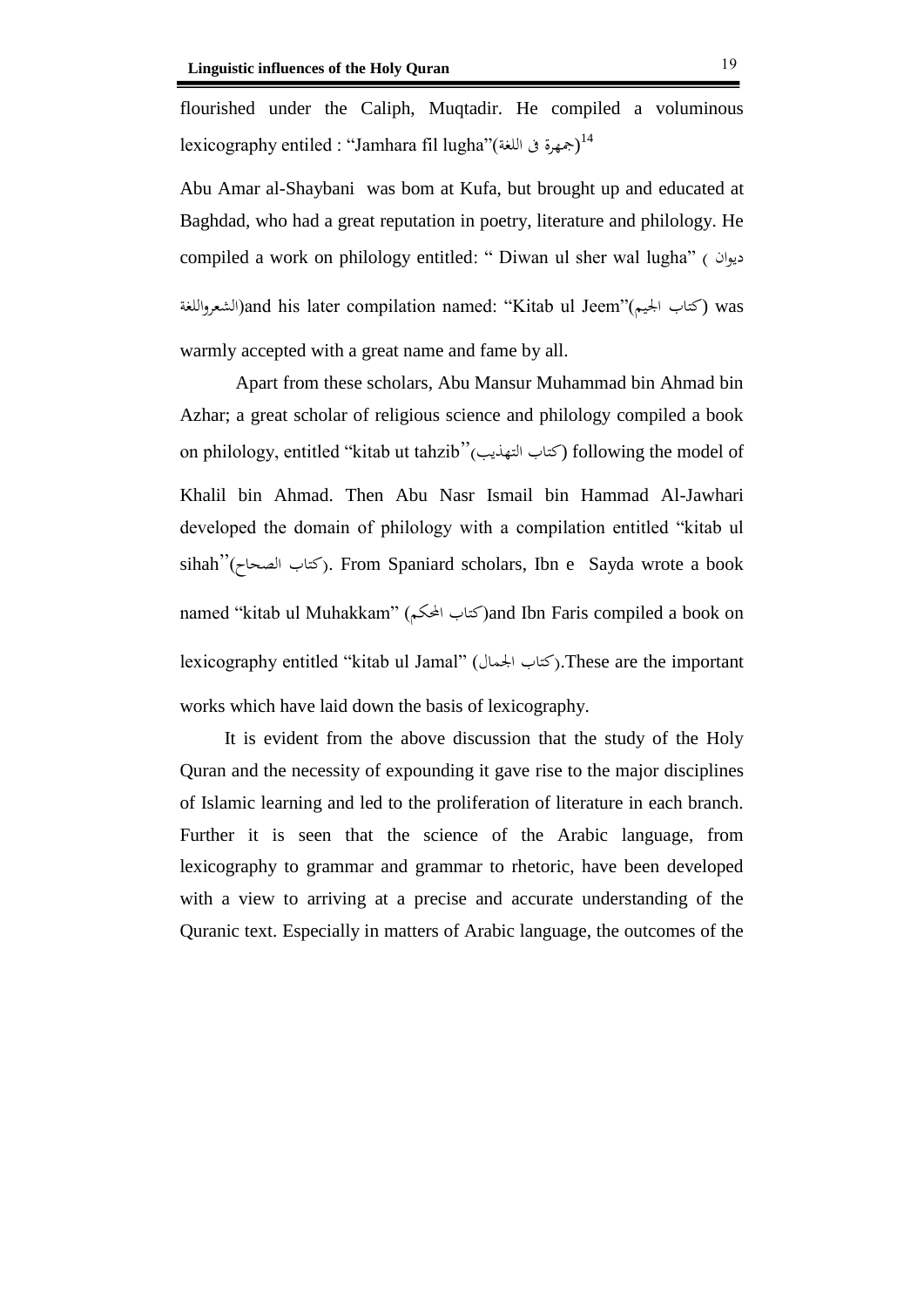Quran have been designated here to individually discuss each of the branches of linguistic sciences as follows:

#### **1-Ilm-us-Sarf (Morphology):**

Ilm-us-Sarf (Morphology) concerns with such a portion of Arabic grammar, which leads to the study of the forms of Arabic words and their all types of structure. Literally the term means "averting", "divergence" and technically it has been familiar to understand the science of "morphology" as a synonym with "Tasreef". It is known that in the early stages of the Arabic grammar, the term was used completely in two different senses. The grammarian Sibawayhi made a remark on the term, sarf in his book entitled "kitab" that it is almost connected with the verb insarafa (انصرف) in the sense of "to be fully declined" or "to turn away".

The discussions made in the book, named "kitab" are typically morphological problems, in which the test of the proper names is used as a device to find out what the status of a word is and to which category it belongs These problems have nothing to do with the relations of Syntax within the sentence, since dipodic words, even though they have only two endings, are syntactically used in all three cases. This may explain why in later grammar sarf was used as a synonym for tasreef and became one of the normal terms for "Morphology". It is worth mentioning that "Morphology" exists just because of the sacred book "AL-Quran".

### **2-Ilm un Nahw (Syntax):**

The literal meaning of Nahw  $(\rightarrow)$  is" path, way" while in the figurative sense it is known as" fashion, manner". It acquaints with the state of the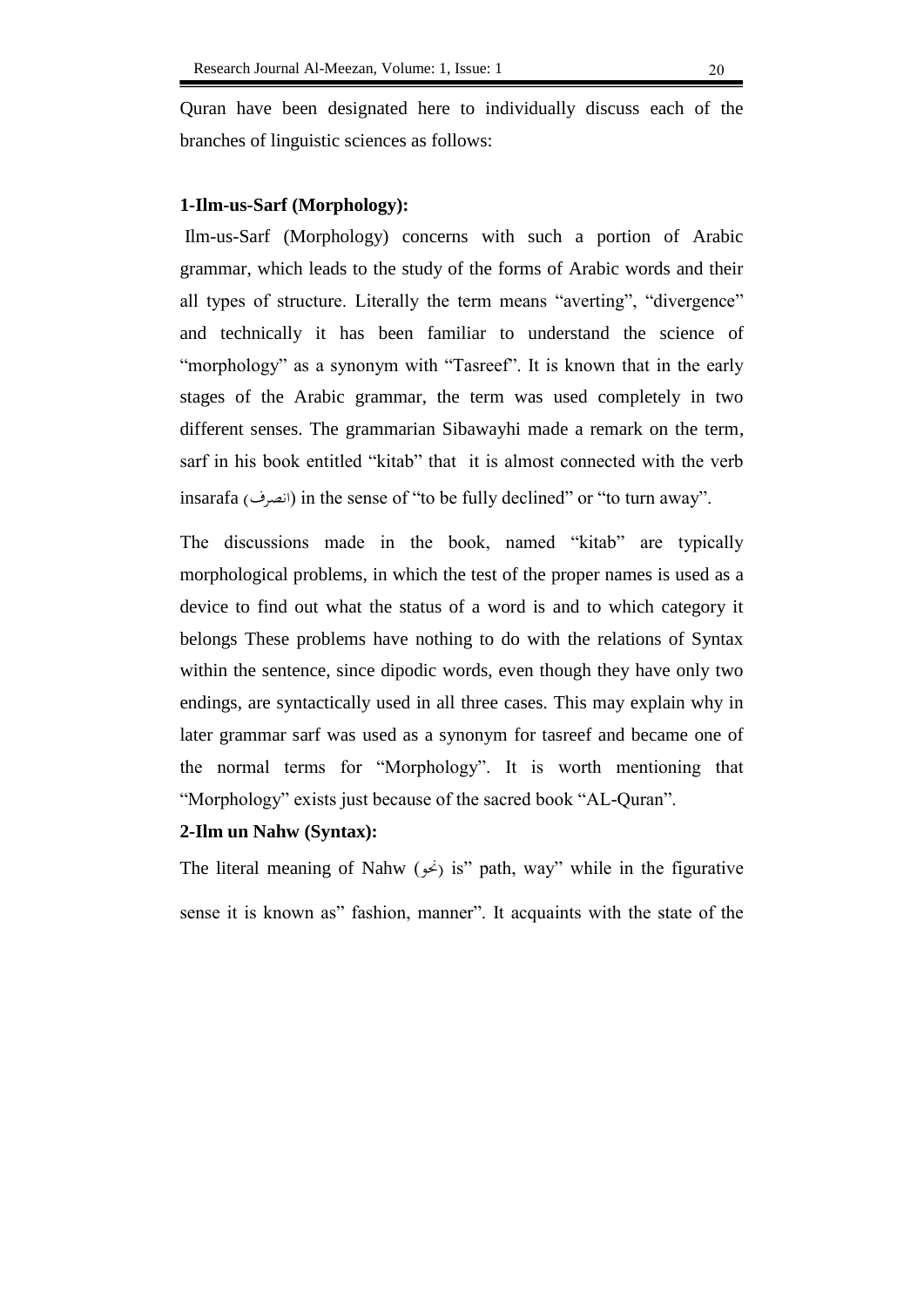final letter of words in accordance with the arrangement of sentences and also comprehends the matter of declension or in declension of words.

After the spread of Islam, when different nationals came in contact with the Arabs, there arose grammatical mistakes in their speaking of Arabic language. In such a condition, 'Ali Ibn Ahi Talib (R.A.), the fourth Caliph of Islam invited Abu 'l-Aswad al-Du'ali to forme late grammatical rules for the Arabic language. Moreover, the Caliph submitted a collection of grammatical rules to him and said: (النحو هذا احنو" (follow this path". As a

result of which, the subject has been entitled as (النحو علم' (Ilm al-Nahw in the realm of Arabic language.<sup>15</sup> Abu 'l-Aswad Du'ali wrote a book named "Al- kitab". Afterwards, he encouraged his pupils to develop this subject 'Ilm ul-nahw'. It is interesting to note that among all of his disciples; Sibwaihi surpassed all of his predecessors, because; he investigated thoroughly into the components and problems of 'Ilm ul-nahw (The Science of Syntax) and made a perfect work on the Syntax, entitled "kitab  $\tilde{\text{fi}}$  nahw" (كتاب فى النحو).

Then in  $2<sup>nd</sup>/8<sup>th</sup>$  century, Al-Farra, a distinguished grammarian of Kufa, followed the work of Sibwaihi and produced another work on his footsteps, named Hudud al-Nahw (حدود النحو). Both the works were drawn from the Holy Quran and per-Islamic.<sup>16</sup> In the 3rd / 9th century, Al-Mubarrad of Baghdad; composed a complete treatise on syntax titled :"Alkamil"(الكامل) and Thalab from the same city Baghdad wrote "Kitab Al- Muktadah" which is actually a simplified version of kitab of Sibwaihi. While, in the golden period of Nahw;  $4<sup>th</sup>/10<sup>th</sup>$  century, In the first half of

this century, Ibn ul-Sarraj , the youngest pupil of Al-Mubarrad, compiled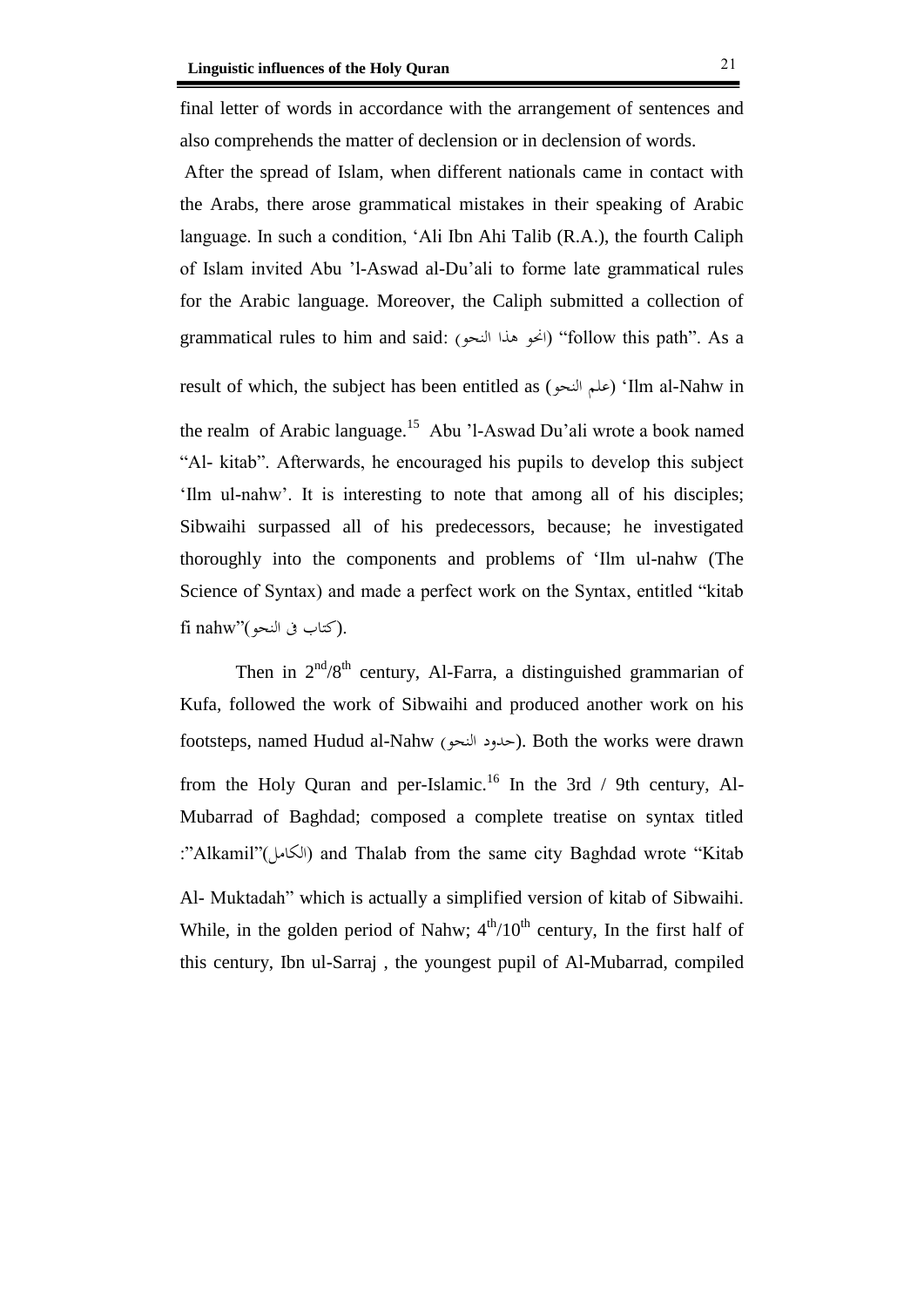"the kitab ul-usul" (كتاب الأصول) and its concise version, the kitab al-mujaz (كتاب الجحاز) . In the second half of the  $10^{\text{th}}$  century, Al-Sirafi made a commentary on the work, kitab. Al-Farisi wrote the "kitab al-idah wal Takmila" ; Al-Rummani also made a commentary on the kitab, Ibn Jinni carried out a manual entitled kitab al-luma ' and three other important works namely kitab ul-Munsif)املنصف كتاب), kitab ul-khasais كتاب) (كتاب سر صناعة الاعراب)and kitab sirr sinaat al-iraab). Undoubtedly, he is known as the greatest grammarian of the  $10<sup>th</sup>$  century due to his great contributions on "Ilm ul-nahw and sarf".

In the next century;  $5th/11<sup>th</sup>$ , Al-Jurjani, whose famous book on the Arabic Syntax named "kitab ul Awamil Almia" (كتاب العوامل المائة); was translated into the Latin language by Arrhenius at Leiden in 1617 A.D. In the 6th / 12th century, Allama Al-Zamakhshari's book "Kitab ul Mufassil" (كتاب المفصل) and kitab ul misbah of Persian scholar Al-Mutarrizi are considered masterpiece of Arabic Syntax. Furthermore, in  $7<sup>th</sup>/13<sup>th</sup>$  an Egyptian distinguished grammarian; Ibn ul Haajib wrote kitab ul kafia( كتاب الكافية(. A Syrian Grammarian Ibn e Malik's two books kitab Tasheel il Fawaid (كتاب تسهيل الفوائد) in prose and kitab ul alfia (كتاب تسهيل الفوائد) composed of thousand verses are unforgettable work in the Arabic Syntax. In  $8<sup>th</sup>/14<sup>th</sup>$ century, an Egyptian Grammarian Ibn e Hisham; wrote two books entitled كتاب املغىن ) Syntax Arabic on book a and) كتاب قطرالندى) and) كتاب شذور الذهب) اللبيب (was considered a standard manual for syntactical knowledge of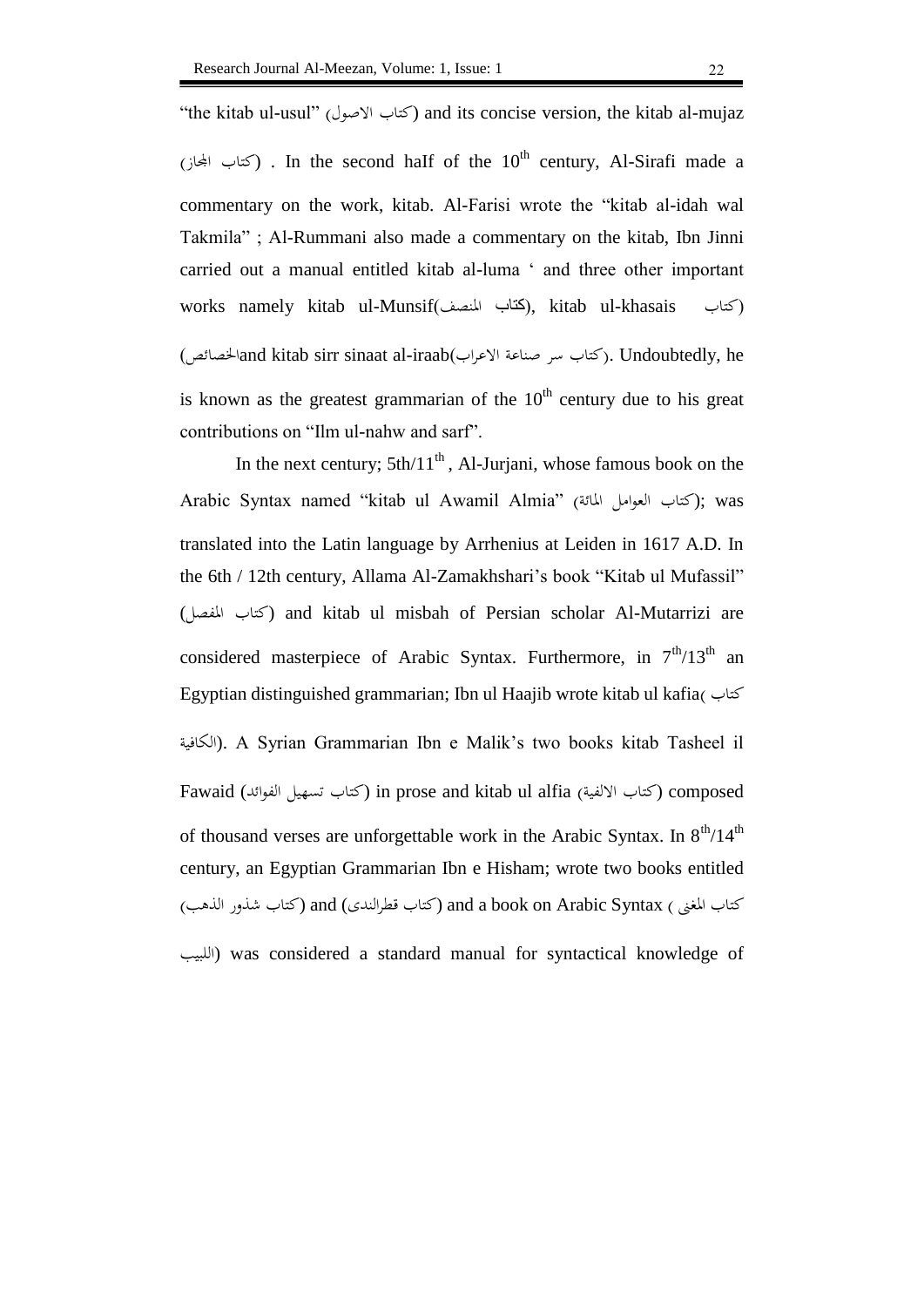Arabic language.<sup>17</sup> All of the above grammarians took the Holy Quran; a major source for their compilations by giving references from the sacred book of Almighty Allah.

## **3- Quranic Phonetics(Ilm ut Tajweed)**

It is a notable factor that the aforementioned pronunciations of the Arabic alphabet can be properly acquired from the lips of the Arabic speaking people. The non-Arab people are not lagging behind to have the correct pronunciation of the Arabic alphabets with the proper practice of Ilm al-Tajweed everywhere in the world. The subject of Phonetics (صوتية) has been created in the modern period, but Ilm al-tajweed has come down to us from the period of the Holy Quran's revelation, of which testimony appears in its contents as follows:

> " وَرَتِّلِ الْقُرْآنَ تَرْتِيلًا"<sup>18</sup> َ َ .<br>. ي ِ ت .<br>.

"and recite the Quran with measured tone"<sup>19</sup>

And

 $^{20}$ وَرَتَّلْنَاهُ تَرْتِيلًا $^{\prime\prime}$ .<br>أ َ َ ٍ<br>بُ :<br>تا .<br>.

"And with measure have we revealed it."

Tarteel; lexically means to recite with pausing and technically to accomplish Quranic recital with the appropriate articulations of Arabic alphabet and accurate pronunciation be made from the actual place of makhraj (the places where from the sound of Arabic letters originates). Concerning the Quranic phonetics, it has been informed that there are fourteen makharij for the articulations of Arabic alphabet but some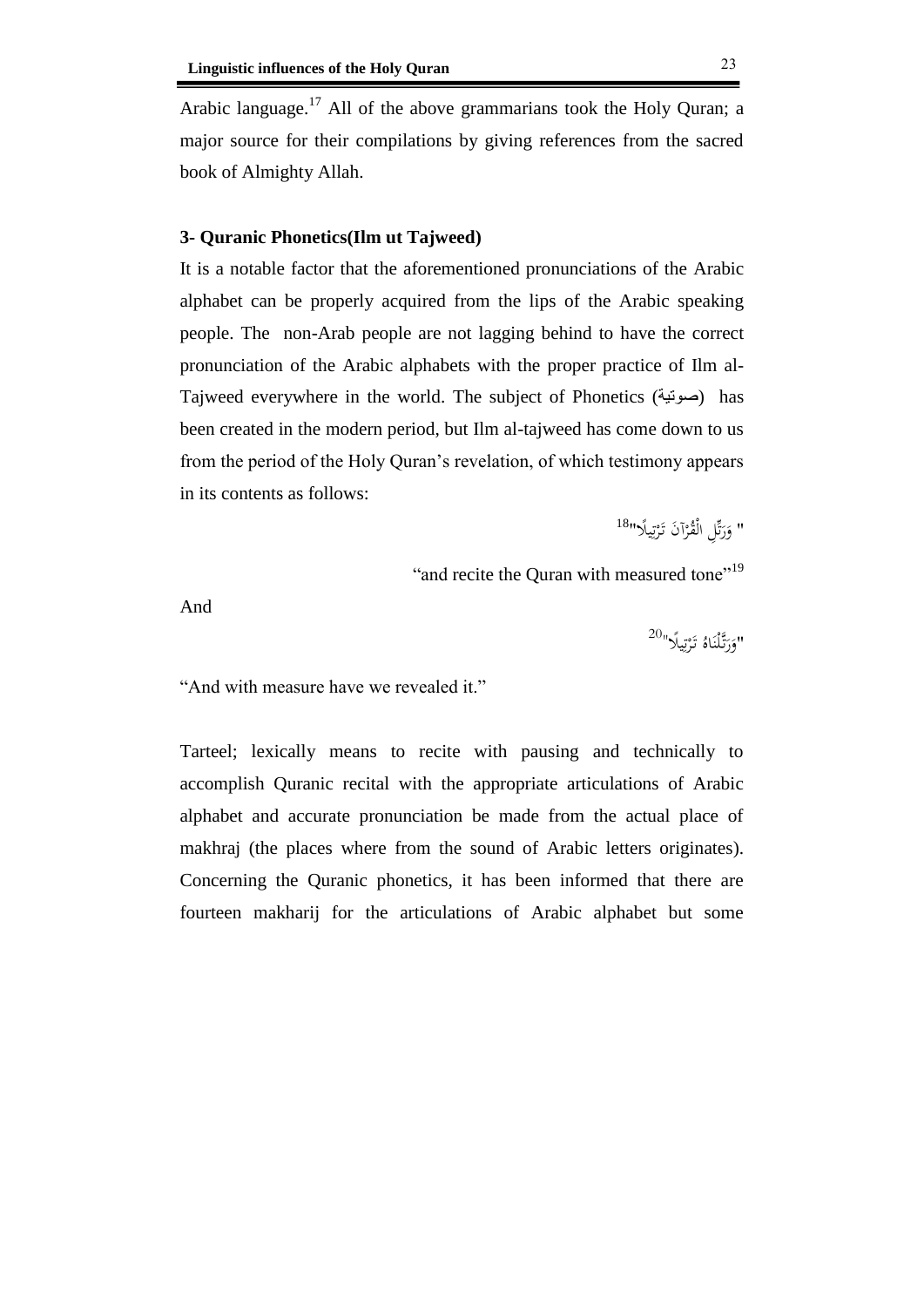scholars made converse statement that there are sixteen to seventeen makharij.<sup>21</sup>

The letters of all these makharij are divided into five classes according to the operation of pronouncing organs which are as follows:

| ع، ه، ع، ح، غ، خ – are six in number: الحروف الحلقية ) The Guttural letters ( الحروف الحلقية ) |                  |
|------------------------------------------------------------------------------------------------|------------------|
| 2- The Labial letters (الحروف الشفوية) are four in number:                                     | ب،ف،م،و          |
| 3-The Lingual letters are six in number:                                                       | ر ،ز ،س ،ش ،ص ،ض |
| 4-The Dental letters are eight in number:                                                      | ت،ٺ،د،ذ،ط،ظ،ل،ن  |
| 5-The Palatal letters are four in number:                                                      | ج،ق،ك،ي          |

It is evident from aforementioned discussion that Quranic phonetics are the essential elements for Arabic writing and pronunciation along with them vowels and other orthographical signs also have made excellent contributions to the development of the Arabic language and literature.

### **4-Rhetoric ( Ilm ul Balagha)**

Balagha is an abstract noun which means eloquence that is very much necessary to draw the attention of the audience and to attract their hearts and minds with the excellent oration of the speaker whose speech reaches to the core of their hearts and minds. The Holy Quran says:

```
ْ
^{22}لَوَقُلْ لَهُمْ فِي أَنْفُسِهِمْ قَوْلًا بَلِيغًا^{22}َ
                                                   ْ
                           ْ
        .<br>ف
            ڸ
             َ
              ب
```
"And speak to them with effectual words which may go deep into their hearts" $^{23}$ 

In this era, the rhetorical science is said to mean the scientific art of effective uses of language in the literary point of view as the benefit of this science is comprehensive in the coherent writing as well as eloquent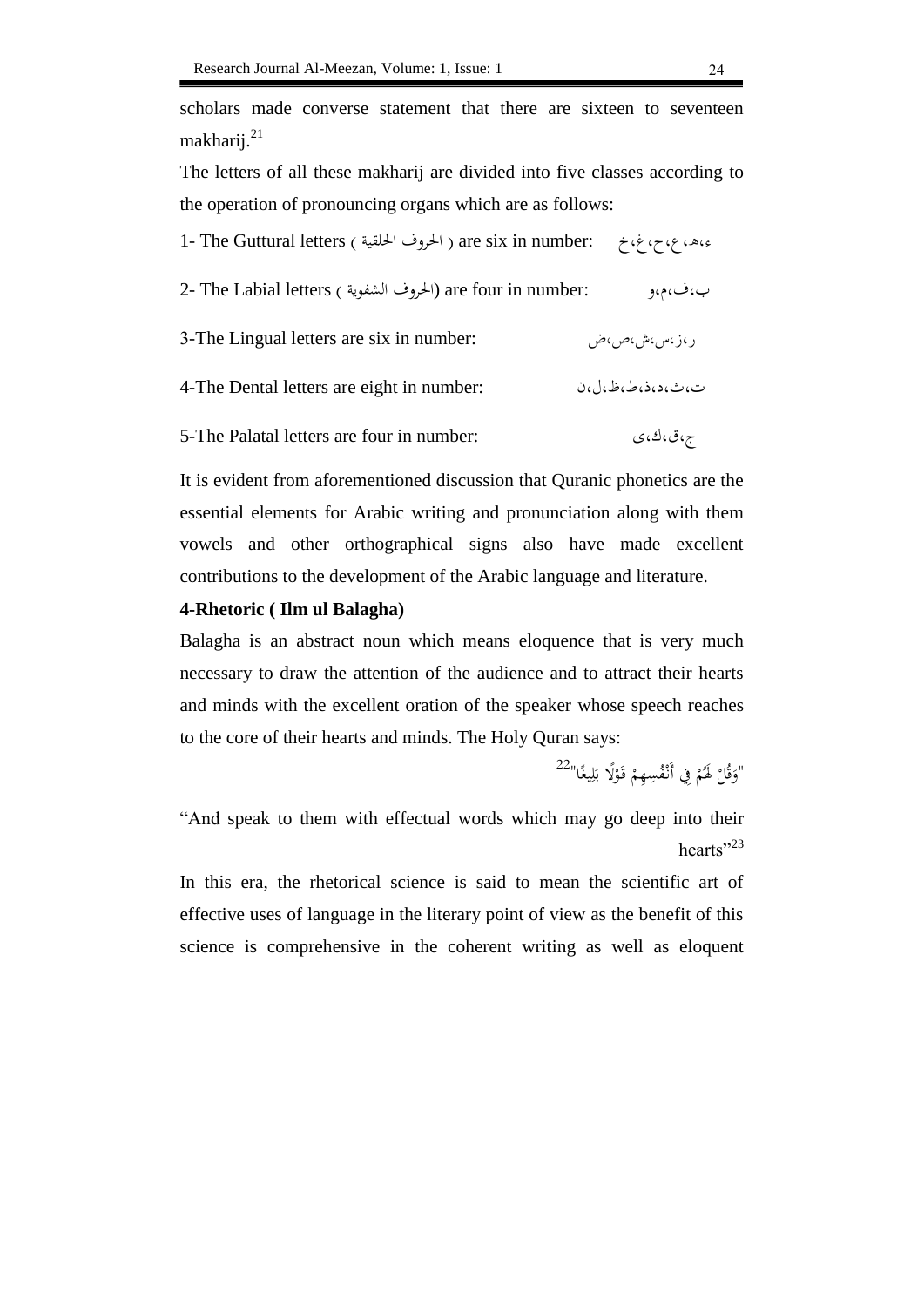proclamation. There are three dimensions of the rhetoric, namely Ilm ul

Bayan, Ilm ul maani and Ilm ul Badee.

### **(i)llm ul Maani**

The term (معنى ) plural of (معنى) lexically means " idea, sense, circumstance, object" etc. Technically 'Ilm ul Maani acquaints with the circumstances of Arabic words in agreement with required condition. Amar bin bahr known as Jahiz is considered as the pioneer of this branch of rhetorical science with his praise-worthy work in the form of his book Albayaan wa Attabyeen(البيان و التبيين)in which he dealt with the various dimensions of Ilm UL maani. Another well known and worth mentioning name in the field is Abdul Qahir Aljurjani in the form of his book Daalail ul Ijaz( دلائل الاعجاز) which comprises all the required discussion on the maani and it is said by the scholars that Jurjani established the foundations of Ilm ul Balagha focusing on Ilm ul Maani.

Furthermore, Abu Yaqub Al-Sakaki paved the foundations of Ilm ul Maani by compiling his esteemed publication "Miftah ul Uloom"(المفتاح العلوم) . His

work has been divided in three parts deal with twelve numbers of linguistic sciences like morphology, syntax, logic, prosody etc. and the writer has brought the specific discussion of rhetoric into the consistency of the third part of his work which has undoubtedly achieved an excellent reputation and credit in the dominion of rhetoric. $^{24}$ 

### **(ii) Ilm ul Bayaan**

The lexical meaning of the term "Bayan" is 'manifestation or 'statement'. Technically "Ilm ul-Bayan" has been defined that it is such a part of rhetorical science which expresses the thought of mind with correct and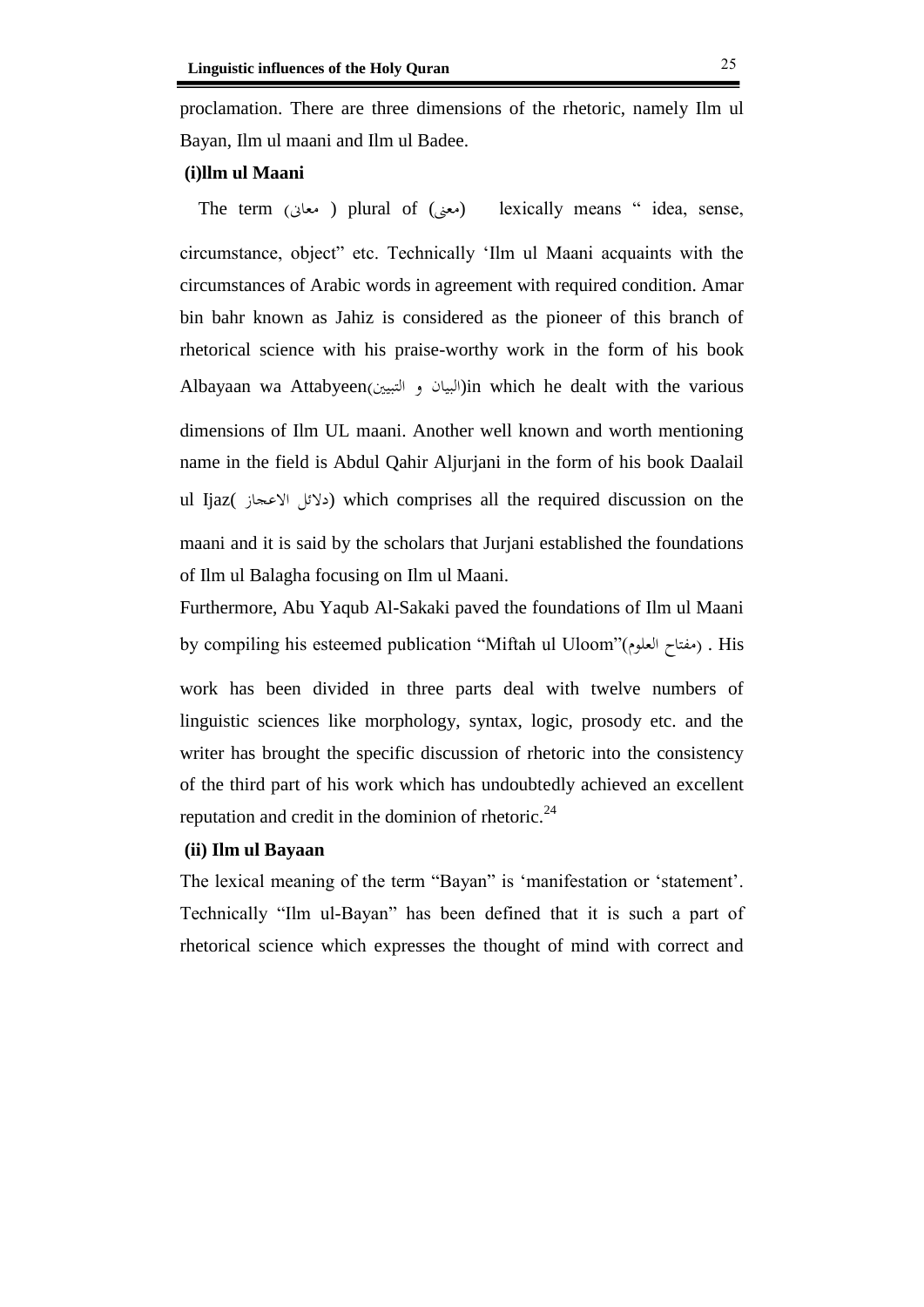lucid statement. It gives an especial mode of expression, which increases beauty and elegance for word and meaning in the Arabic language. This branch of rhetoric beautifies human expression cum writing diction to a great extent. In fact, Allah has endowed the human being with the power of Bayaan of which testimony appears in the verse of the Holy Quran as Allah says:

> "الرَّحْمَنُ عَلَّمَ الْقُرْآنَ خَلَقَ الْإِنْسَانَ عَلَّمَهُ الْبَيَانَ"<sup>25</sup>" .<br>. ا ر<br>گ  $\overline{\phantom{a}}$ ن  $\overline{\phantom{0}}$ َ ي َ  $\overline{a}$ ر<br>گ

*"The compassionate (Allah), Who taught the Quran, created man and*  taught him how to convey his feelings and thoughts<sup>"26</sup>

A pupil of Sibawayhi,Khalil bin Ahmed and Yumus bin Habib: Abu Ubayda carried out the first and foremost work on Ilm ul Bayaan entitled " Majaaz ul Quran" which was, as far as treasured with all kinds of Quranic styles. Later on; a great contribution in the field of Ilm ul Bayan by a great rhetorician; Abu Ali Muhammad Al- Hatimi in the form of "sirr us sina wa israar ul Balagha" (سرالصناعة و إسرار البلاغة) will ever been remembered which furthermore paved the way for Shams Al-Maani Qabus to compile his book " Kamaal ul Balagha"(البلغة كمال (in the field of Ilm ul Bayaan.

The above mentioned compilations extended the scope of Ilm ul Bayaan. A famous compilation titled " Talkhees ul Bayan un Majazaat il Quran"(القرآن جمازات عن البيان تلخيص (by Abu Al-Hassan bin Al-Tahir Al-Masuni who dealt with metaphorical figure of speech of the Holy Quran and Hadith along with a brief speech of the Holy Prophet(PBUH). Likewise the book of Abu Mansoor Abdu l Malik bin Muhammad Al-Thaalabi entitled "Sahar ul Balaagha wa Sirr ul baraah" ( سر و سحرالبلغة

الرباعة (has played an important role in the field of Ilm ul Bayaan.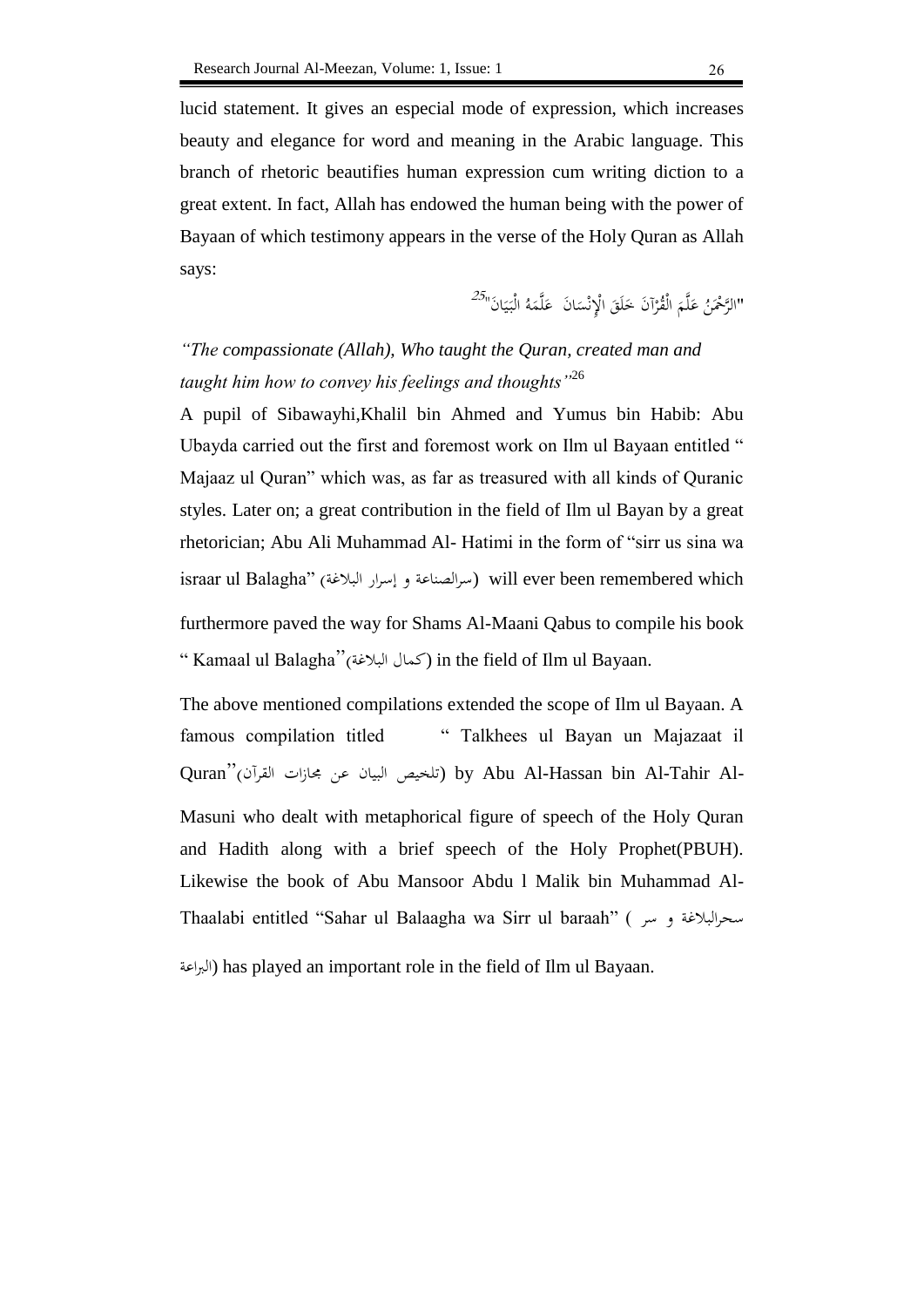Finally, it is worth mentioning about the great compilation of Abdul Qaahir Al-Jurjani in the field of Ilm ul Bayan entitled "Israar ul Balaagha" (اسرار البلاغة), it covers all of the chapters of rhetoric specially Ilm ul Bayaan. Furthermore Allama Jaar Ullah Al- Zamakhshari made an important work in Ilm Ul Bayaan in the form of "Asaas ul Balaagha" (اساس البلاغة) which has been acclaimed as the finest work in the domain of the Arabic Language and Literature.<sup>27</sup>

### **(iii) Ilm ul Badee**

Lexically the term " Badee"(بديع) means wonderful or new created thing. In rhetorical science; Ilm Ul Badee studies the figure of speech of the Arabic language. It is indicated in the Holy Quran as :

> •• بَدِيعُ السَّمَاوَاتِ وَالْأَرْضِ''<sup>28</sup> .<br>.<br>. َ ا َ َ ِ َ

"He is the creator of the heavens and the earth"<sup>29</sup>

Badee is one of the attributary names of Allah who has created the heavens and the earth. As for; technical definition is concerned, it acquaints with beautification of speeches. The main purpose of this branch is to beautify speeches adequately with agreement of suitable language for the expression of idea of mind in inflated manner.

It is unanimously said that Abdullah bin Mutaz, who composed first an important work on Arabic poetics comprising of seventeen kinds of figure of speeches is considered the pioneer to carry out Ilm ul Badee under the entitlement of Kitab ul Badee (كتاب البديع).Later on Qudama bin Jaffer completed thirty figures of speeches which he mentioned in his "Naqd ul Nasr"(نقدالنثر (which also deals with Ilm ul Badee. Moreover, his works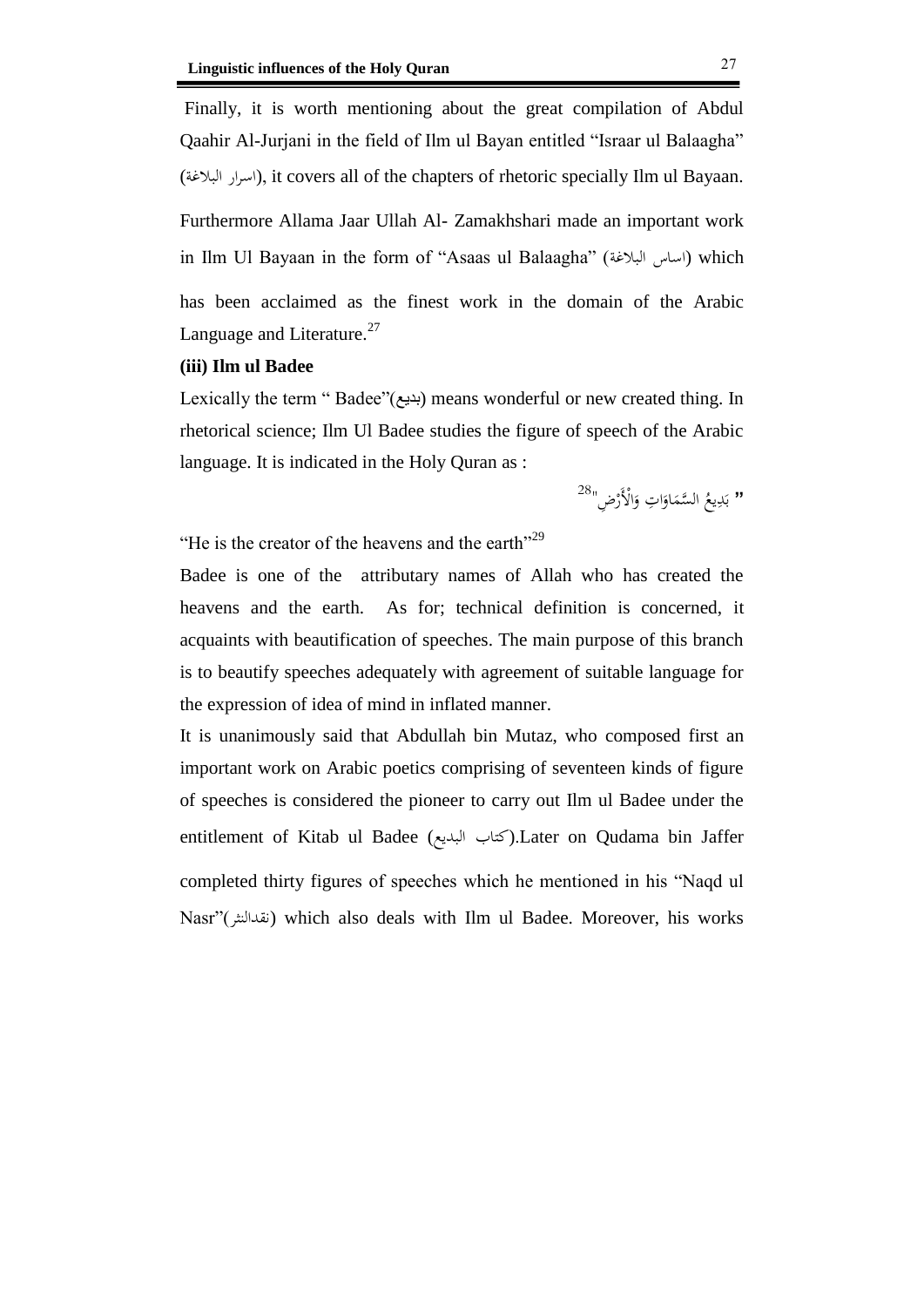namely "Naqd us sherr"(القد الشعر), "Jawahir ul Alfaaz"(اللفاظ جواهر الالفاظ) and

"Sinaatain"(صناعتين) are prominent contributions in the field of rhetoric.

A versatile book "Ejaz ul Quran"(اعجازالقرآن) of Abu Bakr Muhammad bin Al- Tayyib Al- Baqilani, deals with rhetoric illustrating with the Quranic verses which increased its beauty and importance. Moreover it also includes the views of former scholars along with the writer's own absolute opinions on the causes of miracles of the Holy Quran. It also highlights many other aspects of Arabic poetry. It is worth mentioning that two well distinguished rhetoricians; Hassan bin Rasheeq and Sharf ud Din made an extension to the kinds of figure of speeches completing seventy in earlier numbers. Hassan bin Rasheeq wrote an important book entitled "AlUmda fi Mahaasin Assher wa Aadabihi"(آدابه و الشعر حماسن ىف العمدة(. Alumda deals

with a detailed discussion on all the aspects of poetic and rhetoric chapters. Ibn Alasba was another rhetorician who added twenty figures of speeches more than the earlier numbers carried out by his predecessors. Furthermore; Ibn ul Munqidh mentioned ninety five figures of speeches in his book "Altafree fil Badee"(البديع ىف التفريع(. In addition to this, Safi ud Din Alhilli quoted one hundred and forty figures of speeches in his work entitled "Anwa ul Badee"(انواع البديع). While in the competition of figures of speech;Sheikh Ibn Hujja Al Hamawi added one hundred and forty two figures in his compilation "Khazan tul Adab"(خزانة الادب).  $^{30}$ 

In short, we can conclude from the foregoing discussion that "Ilm ul Balagha" is comprised of three branches namely Ilm ul Maani, Ilm ul Bayan, and Ilm ul Badee and all of these have been developed by the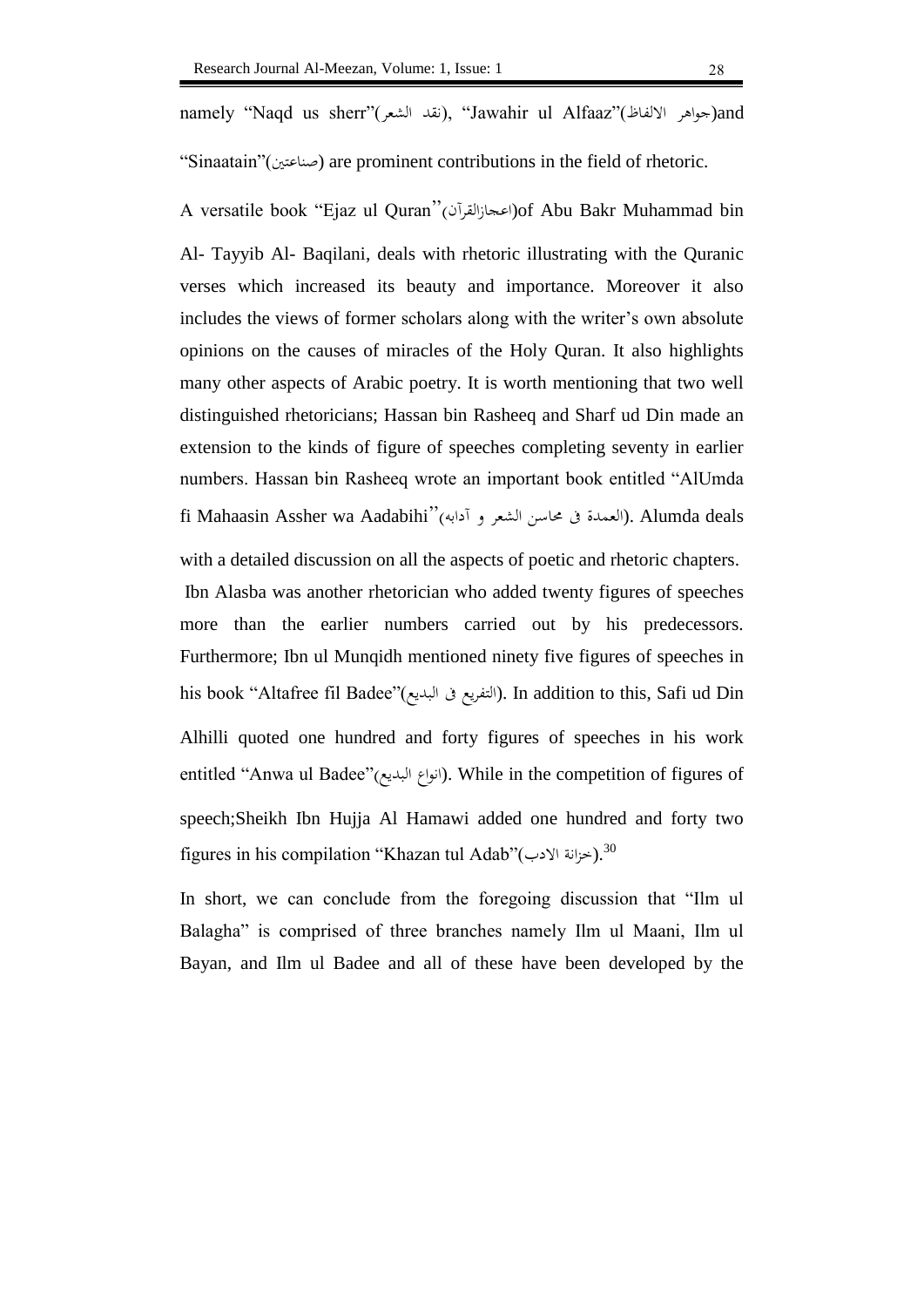different rhetoricians in order to evaluate literary value of the Holy Quran as well as Arabic language and literature. In this connection, some rhetoricians also highlighted the rhetorical value of the Prophetic Traditions as an excellent prose variety next to the Holy Ouran.

## **Conclusion**

After a thorough study of the topic "Linguistic Influences of the Holy Quran", we may draw the conclusion that the language and literature play the most important role for the progress and prosperity the entire society. Similarly we find scholars of outstanding caliber produced remarkable works on linguistic in the light of the Holy Quran. The great body of Arabic literature includes works produced by Arabs and Non-Arabs. After the advent of Islam being influenced by the Quran, it reached to the climax of its development in the Golden Age and it holds a premier position in the domain of world literature. The literary history shows that the Arabic language and literature, has been originated from the holy Quran and developed by virtue of its linguistic and literary styles. It is not an exaggeration to say that the linguistic model of the Quran has set the standard of the Classical Arabic which is followed closely everywhere in the Arab world. The Holy Quran is a unique literary guide and linguistic authority of the Arabic language and literature. As a whole, the literary contributions related to religious, linguistic and intellectual sciences have been originated from both the Quran and the Hadith. It is well known that the language of the Holy Quran is the clear Arabic speech which has contained the highest form of rhetorical elements. It bears a fascinating style in matters of its distinct expressions, definite meaning of words,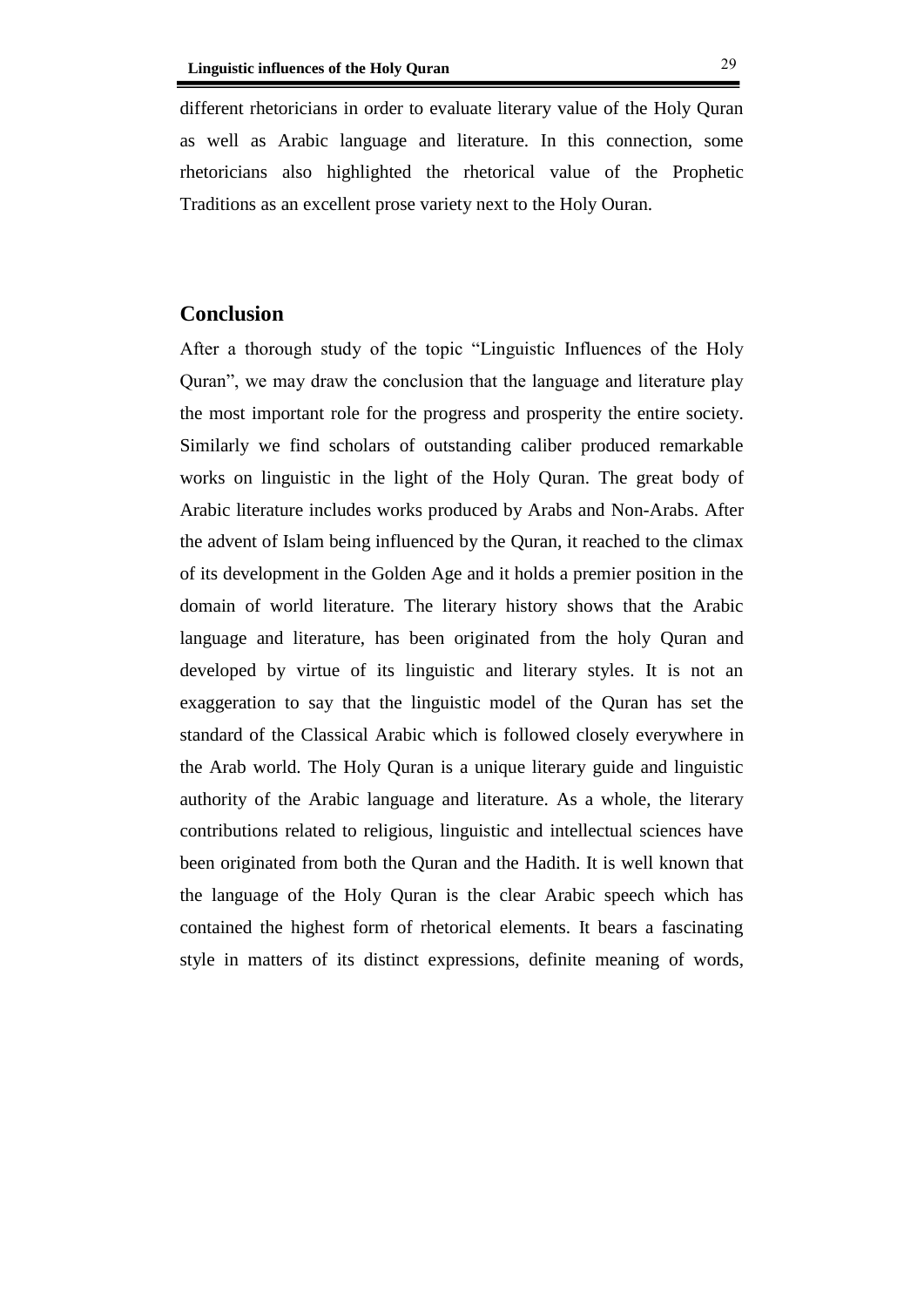excellent figure of speech and metaphor. The language of the Holy Quran is unapproachable to imitate it and this character of inimitability has been known as Al-Ijaz. Besides that the development of the Arabic Grammar (Morphology and Syntax) and Rhetorical science (Maani, Bayaan and Badee), Quranic Phonetics (Ilm Ut Tajweed) have been evolved by the influence of the Holy Quran.

# **Bibliography**

1 - Amin, A. :Fajr ul-Islam, Dar ul-Kitab il Arabi, Beirut, Lebanon. 1969, p. 57

- 2 Ibid ,P:53
- $3$  Zukhruf:3

<sup>4</sup>- Muhammad Farooq-e-Azam Malik, English translation of the meaning of Al-Quran,P=642

5 - AshShuara:195

<sup>6</sup>- Muhammad Farooq-e-Azam Malik, English translation of the meaning of Al-Quran,P=496

<sup>7</sup>- The Encyclopedia of Islam, Vol: 5, the Netherlands, 1986, p: 419

8 - Ahmed Hassan Zayyat: Tarikh ul Adab il Arabi, Dar ul Marifa, Beirut, P:69

<sup>9</sup>- Huart, C. Tlistory of A rabic literature, Deep & D eep Publication New D elhi, 1990 p. 137

<sup>10</sup>- Smith, H. :The Concise Encyclopedia of Islam, Cryle Glasse. 1989. P:37

 $11 -$ Al-Tauba:3

<sup>12</sup>- Muhammad Farooq-e-Azam Malik, English translation of the meaning of Al-Quran,P=296

<sup>13</sup>- Nicholson, R.A. : A Literary History of The Arabs, Kitab Bhavan, New Delhi ,1994, P: 342

<sup>14</sup>- Fariq, K.A. : A History of Arabic Literature (Umayyad Period), New Delhi, 1978, P:43